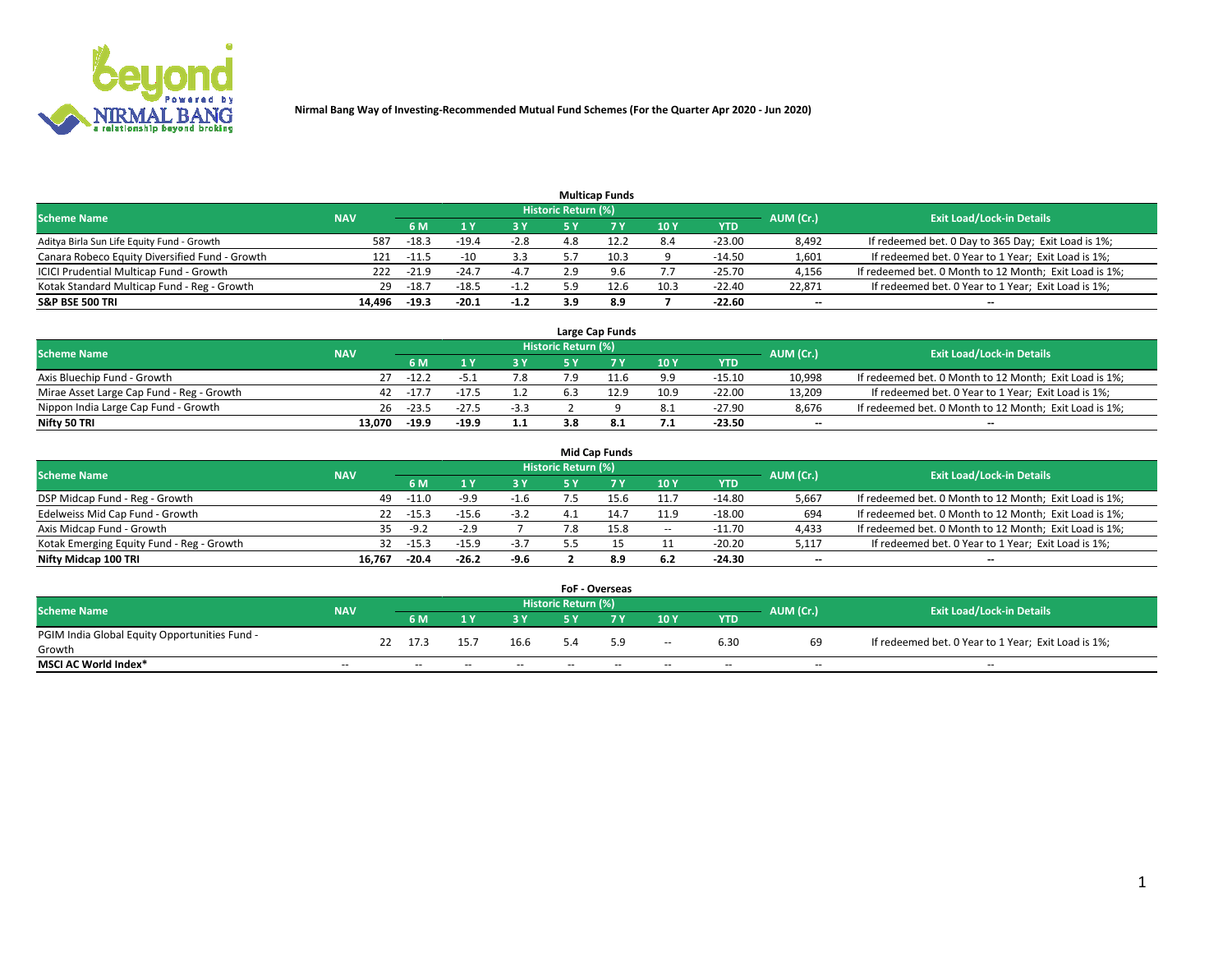

|                                                  |            |         |         |        |                     | Large & Midcap |      |            |           |                                                        |
|--------------------------------------------------|------------|---------|---------|--------|---------------------|----------------|------|------------|-----------|--------------------------------------------------------|
| <b>Scheme Name</b>                               | <b>NAV</b> |         |         |        | Historic Return (%) |                |      |            | AUM (Cr.) | <b>Exit Load/Lock-in Details</b>                       |
|                                                  |            | 6 M     |         | 3 Y    | ς γ                 |                | 10Y  | <b>YTD</b> |           |                                                        |
| Canara Robeco Emerging Equities - Growth         | 81         | $-13.2$ | -14.4   | $-1.2$ |                     |                | 14.5 | $-16.70$   | 4,254     | If redeemed bet. 0 Year to 1 Year; Exit Load is 1%;    |
| Invesco India Growth Opportunities Fund - Growth | 29         | $-18.2$ | $-15.2$ | 1.8    |                     |                | 9.5  | $-20.30$   | 1,986     | If redeemed bet. 0 Year to 1 Year; Exit Load is 1%;    |
| Sundaram Large and Mid Cap Fund - Reg - Growth   | 28         | $-23.1$ | $-19.6$ | $-1.3$ | 4.9                 |                | 7.3  | $-24.70$   | 885       | If redeemed bet. 0 Month to 12 Month; Exit Load is 1%; |
| Principal Emerging Bluechip Fund - Growth        | 89         | $-14.2$ | $-14.3$ | $-2.2$ | 6.7                 |                | 11.3 | $-17.80$   | 1,596     | If redeemed bet. 0 Day to 365 Days; Exit Load is 1%;   |
| NIFTY Large Midcap 250 TRI                       | 5.787      | $-18.5$ | $-20.1$ | $-2.2$ |                     | 10.6           |      | $-22.00$   | $- -$     | --                                                     |

|                                  |            |         |         |        |                     | <b>Focused Funds</b> |        |            |           |                                                        |
|----------------------------------|------------|---------|---------|--------|---------------------|----------------------|--------|------------|-----------|--------------------------------------------------------|
| <b>Scheme Name</b>               | <b>NAV</b> |         |         |        | Historic Return (%) |                      |        |            | AUM (Cr.) | <b>Exit Load/Lock-in Details</b>                       |
|                                  |            | 6 M     |         |        | <b>EV</b>           |                      | 10Y    | <b>YTD</b> |           |                                                        |
| Axis Focused 25 Fund - Growth    | 25.        | $-15.9$ | LQ F    | 3.9    | 8.4                 |                      | $\sim$ | $-18.80$   | 8.185     | If redeemed bet. 0 Month to 12 Month; Exit Load is 1%; |
| SBI Focused Equity Fund - Growth | 126        | $-14.3$ | - 11    | 4.9    |                     |                      | 12.8   | $-18.00$   | 7.012     | If redeemed bet. 0 Year to 1 Year; Exit Load is 1%;    |
| <b>S&amp;P BSE 500 TRI</b>       | 14.496     | $-19.3$ | $-20.1$ | $-1.2$ |                     | 8.9                  |        | $-22.60$   | $- -$     | $\overline{\phantom{a}}$                               |

| <b>Small Cap Funds</b>                                                                                          |       |         |         |         |        |           |       |            |                          |                                                     |  |  |  |  |
|-----------------------------------------------------------------------------------------------------------------|-------|---------|---------|---------|--------|-----------|-------|------------|--------------------------|-----------------------------------------------------|--|--|--|--|
| <b>Historic Return (%)</b><br><b>Exit Load/Lock-in Details</b><br><b>Scheme Name</b><br><b>NAV</b><br>AUM (Cr.) |       |         |         |         |        |           |       |            |                          |                                                     |  |  |  |  |
|                                                                                                                 |       | 6 M     |         | 3 Y     | 5 Y    | <b>7Y</b> | 10Y   | <b>YTD</b> |                          |                                                     |  |  |  |  |
| Franklin India Smaller Companies Fund - Growth                                                                  | 36    | $-25.3$ | $-33.3$ | $-12.3$ |        | 12.2      | 10    | $-27.60$   | 4,506                    | If redeemed bet. 0 Year to 1 Year; Exit Load is 1%; |  |  |  |  |
| HDFC Small Cap Fund - Growth                                                                                    | 28    | $-26.3$ | $-34.8$ | $-7.3$  |        | 9.4       | 7.2   | $-26.40$   | 6,247                    | If redeemed bet. 0 Year to 1 Year; Exit Load is 1%; |  |  |  |  |
| L&T Emerging Businesses Fund - Reg - Growth                                                                     | 16    | $-26.2$ | $-32.6$ | $-9.8$  | 3.9    | $- -$     | $\!-$ | $-28.10$   | 3,815                    | If redeemed bet. 0 Year to 1 Year; Exit Load is 1%; |  |  |  |  |
| SBI Small Cap Fund - Growth                                                                                     | 44    | $-15.1$ | -14.1   | 1.1     | 8.8    | 19.9      | 15.2  | $-17.20$   | 2,704                    | If redeemed bet. 0 Year to 1 Year; Exit Load is 1%; |  |  |  |  |
| Nifty Smallcap 100 TRI                                                                                          | 4.929 | $-29.0$ | $-38.1$ | $-17.7$ | $-4.6$ | 4.3       | 1.8   | $-31.20$   | $\overline{\phantom{a}}$ | --                                                  |  |  |  |  |

## **ELSS Schemes (Tax Saving u/s 80-C)**

| <b>Scheme Name</b>                           | <b>NAV</b> |         |         | <b>Historic Return (%)</b> |       |       |        |            | AUM (Cr.) | <b>Exit Load/Lock-in Details</b> |
|----------------------------------------------|------------|---------|---------|----------------------------|-------|-------|--------|------------|-----------|----------------------------------|
|                                              |            | 6 M     |         | 3 Y                        | 5 Y   |       | 10Y    | <b>YTD</b> |           |                                  |
| Aditya Birla Sun Life Tax Relief 96 - Growth | 27         | $-12.$  | -15.1   | 0.3                        |       |       | 9.1    | $-16.30$   | 8,167     | Nil                              |
| Axis Long Term Equity Fund - Growth          | 41         | $-15.3$ | $-8.4$  | 4.4                        | b.b   | 15.6  | 13.9   | $-17.70$   | 17,495    | Nil                              |
| Canara Robeco Equity Tax Saver Fund - Growth | 60         | $-10.3$ | $-9.2$  | 3.6                        |       | 11.1  | 9.3    | -12.90     | 829       | Nil                              |
| Invesco India Tax Plan - Growth              | 44         | $-15.5$ | $-13.5$ | 1.5                        |       | 12.6  | 10.6   | $-18.00$   | 806       | Nil                              |
| Mirae Asset Tax Saver Fund - Reg - Growth    | 15         | $-15.8$ | $-14.7$ | 2.5                        | $- -$ | $- -$ | $\sim$ | $-20.80$   | 2,671     | Nil                              |
| <b>S&amp;P BSE 200 TRI</b>                   | 4.715      | $-19.1$ | $-19.2$ | $-0.1$                     | 4.2   |       | 7.3    | $-22.40$   | $-$       | $-$                              |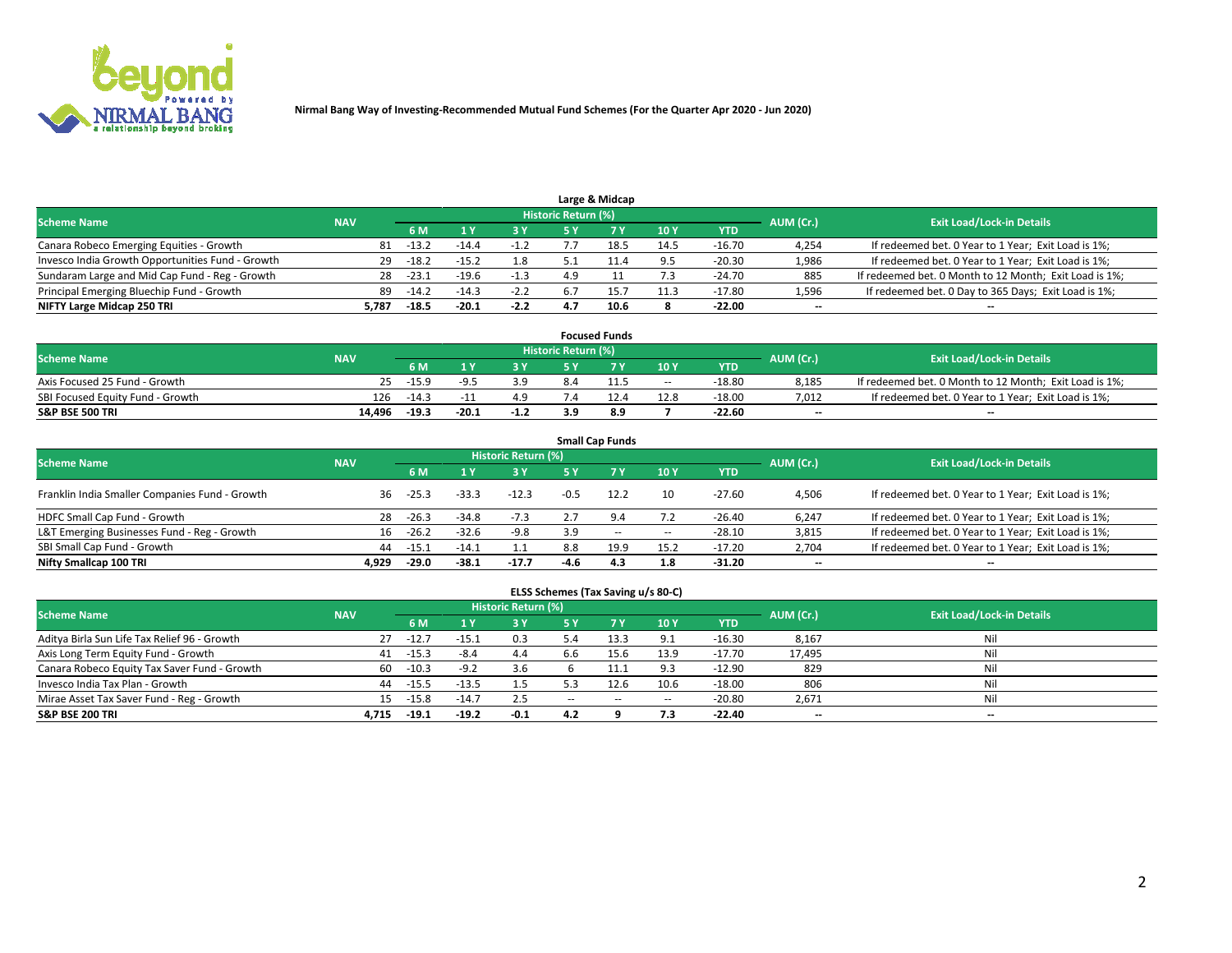

|                                           |            |                                  |         |        |     | <b>Contra/Value Fund</b> |      |            |       |                                                     |
|-------------------------------------------|------------|----------------------------------|---------|--------|-----|--------------------------|------|------------|-------|-----------------------------------------------------|
| <b>Scheme Name</b>                        | AUM (Cr.)  | <b>Exit Load/Lock-in Details</b> |         |        |     |                          |      |            |       |                                                     |
|                                           | <b>NAV</b> | 6 M                              |         | 3 Y    |     |                          | 10Y  | <b>YTD</b> |       |                                                     |
| Kotak India EQ Contra Fund - Reg - Growth | 43         | $-19.0$                          | $-19$   |        |     | Q                        | 7.5  | $-21.90$   | 631   | If redeemed bet. 0 Year to 1 Year; Exit Load is 1%; |
| Invesco India Contra Fund - Growth        | 40         | $-14.2$                          | $-15.9$ |        |     |                          | 10.1 | $-17.90$   | 3,658 | If redeemed bet. 0 Year to 1 Year; Exit Load is 1%; |
| UTI Value Opportunities Fund - Growth     | 51         | $-15.6$                          | $-16.9$ |        |     |                          | ,,,  | $-20.70$   | 3,294 | If redeemed bet. 0 Year to 1 Year; Exit Load is 1%; |
| Nippon India Value Fund - Growth          | 58         | $-20.2$                          | -22     | $-3.8$ | 2.9 | O.                       |      | $-23.30$   | 2,162 | If redeemed bet. 0 Year to 1 Year; Exit Load is 1%; |
| <b>S&amp;P BSE 500 TRI</b>                | 14.496     | $-19.3$                          | -20.1   | $-1.2$ | 3.9 | 8.9                      |      | $-22.60$   | $- -$ | $-$                                                 |

| Sector/Thematic                                                           |            |         |         |                     |        |      |                          |          |                          |                                                        |  |  |  |
|---------------------------------------------------------------------------|------------|---------|---------|---------------------|--------|------|--------------------------|----------|--------------------------|--------------------------------------------------------|--|--|--|
| <b>Scheme Name</b>                                                        | <b>NAV</b> |         |         | Historic Return (%) |        |      |                          |          | AUM (Cr.)                | <b>Exit Load/Lock-in Details</b>                       |  |  |  |
|                                                                           |            | 6 M     |         | <b>3Y</b>           | 5 Y    | 7Y   | 10Y                      | YTD      |                          |                                                        |  |  |  |
| Canara Robeco Consumer Trends Fund - Reg -<br>Growth                      | 37         | $-13.3$ | -h      | 4.3                 | 8.6    | 12.8 | 11.7                     | $-13.70$ | 314                      | If redeemed bet. 0 Year to 1 Year; Exit Load is 1%;    |  |  |  |
| Mirae Asset Great Consumer Fund - Growth                                  | 30         | $-18.2$ | $-13.4$ | 3.7                 | 6.3    | 12.7 | $\hspace{0.05cm} \cdots$ | $-19.90$ | 774                      | If redeemed bet. 0 Year to 1 Year; Exit Load is 1%;    |  |  |  |
| <b>ICICI Prudential Technology Fund - Growth</b>                          | 48         | $-12.6$ | $-20.5$ | 6.9                 | 4.8    | 14   | 12.1                     | $-17.60$ | 320                      | If redeemed bet. 0 Day to 15 Day; Exit Load is 1%;     |  |  |  |
| Nippon India Pharma Fund - Growth                                         | 183        | 25.8    | 18.2    | 11.9                |        |      | 14                       | 20.20    | 2,190                    | If redeemed bet. 0 Year to 1 Year; Exit Load is 1%;    |  |  |  |
| BNP Paribas India Consumption Fund - Reg - Growth                         | 11         | $-8.4$  | 0.2     | $\sim$ $-$          | $\sim$ | --   | $\hspace{0.05cm} \cdots$ | $-11.60$ | 441                      | If redeemed bet. 0 Month to 12 Month; Exit Load is 1%; |  |  |  |
| ICICI Prudential Banking and Financial Services Fund -<br>Retail - Growth | 43         | $-32.9$ | $-34.9$ | $-7.5$              | 4.1    | 9.9  | 10.3                     | $-38.70$ | 2,535                    | If redeemed bet. 0 Day to 15 Day; Exit Load is 1%;     |  |  |  |
| <b>S&amp;P BSE 500 TRI</b>                                                | 14.496     | $-19.3$ | $-20.1$ | $-1.2$              | 3.9    | 8.9  |                          | $-22.60$ | $\overline{\phantom{a}}$ | --                                                     |  |  |  |

| <b>Dynamic Asset Allocation Funds</b>                      |            |         |         |                            |     |                          |            |            |                          |                                                          |  |  |  |
|------------------------------------------------------------|------------|---------|---------|----------------------------|-----|--------------------------|------------|------------|--------------------------|----------------------------------------------------------|--|--|--|
| <b>Scheme Name</b>                                         | <b>NAV</b> |         |         | <b>Historic Return (%)</b> |     |                          |            |            | AUM (Cr.)                | <b>Exit Load/Lock-in Details</b>                         |  |  |  |
|                                                            |            | 6 M     |         | 3Y                         | 5 Y | <b>7Y</b>                | <b>10Y</b> | <b>YTD</b> |                          |                                                          |  |  |  |
| ICICI Prudential Balanced Advantage Fund - Reg -<br>Growth | 32         | $-12.3$ | $-8.9$  | 1.9                        | 5.3 | 9.6                      | 9.8        | $-15.10$   | 22,849                   | If redeemed bet. 0 Year to 1 Year; Exit Load is 1%;      |  |  |  |
| Invesco India Dynamic Equity Fund - Growth                 | 27         | $-10.6$ | -8      | 1.3                        | 4.8 | 9.6                      | 8.4        | $-12.00$   | 684                      | If redeemed bet. 0 Month to 3 Month; Exit Load is 0.25%; |  |  |  |
| Nippon India Balanced Advantage Fund - Growth              | 82         | $-9.7$  | $-9.9$  | 0.9                        | 4.6 | 9.5                      | 8.7        | $-12.80$   | 2,529                    | If redeemed bet. 0 Month to 12 Month; Exit Load is 1%;   |  |  |  |
| HDFC Balanced Advantage Fund - Growth                      | 159        | $-17.9$ | $-20.3$ | $-0.9$                     | 4.3 | 8.4                      | 7.6        | $-21.30$   | 32,369                   | If redeemed bet. 0 Year to 1 Year; Exit Load is 1%;      |  |  |  |
| SBI Dynamic Asset Allocation Fund - Reg - Growth           | 12         | $-11.3$ | $-11.5$ |                            | 3.8 | $\overline{\phantom{a}}$ | $\!-$      | $-14.20$   | 545                      | If redeemed bet. 0 Month to 12 Month; Exit Load is 1%;   |  |  |  |
| NIFTY 50 Hybrid Composite Debt 65:35 Index                 | 9,125      | $-10.7$ | $-8.3$  | 4.1                        | 5.9 | 8.6                      | 7.9        | -13.60     | $\overline{\phantom{a}}$ | --                                                       |  |  |  |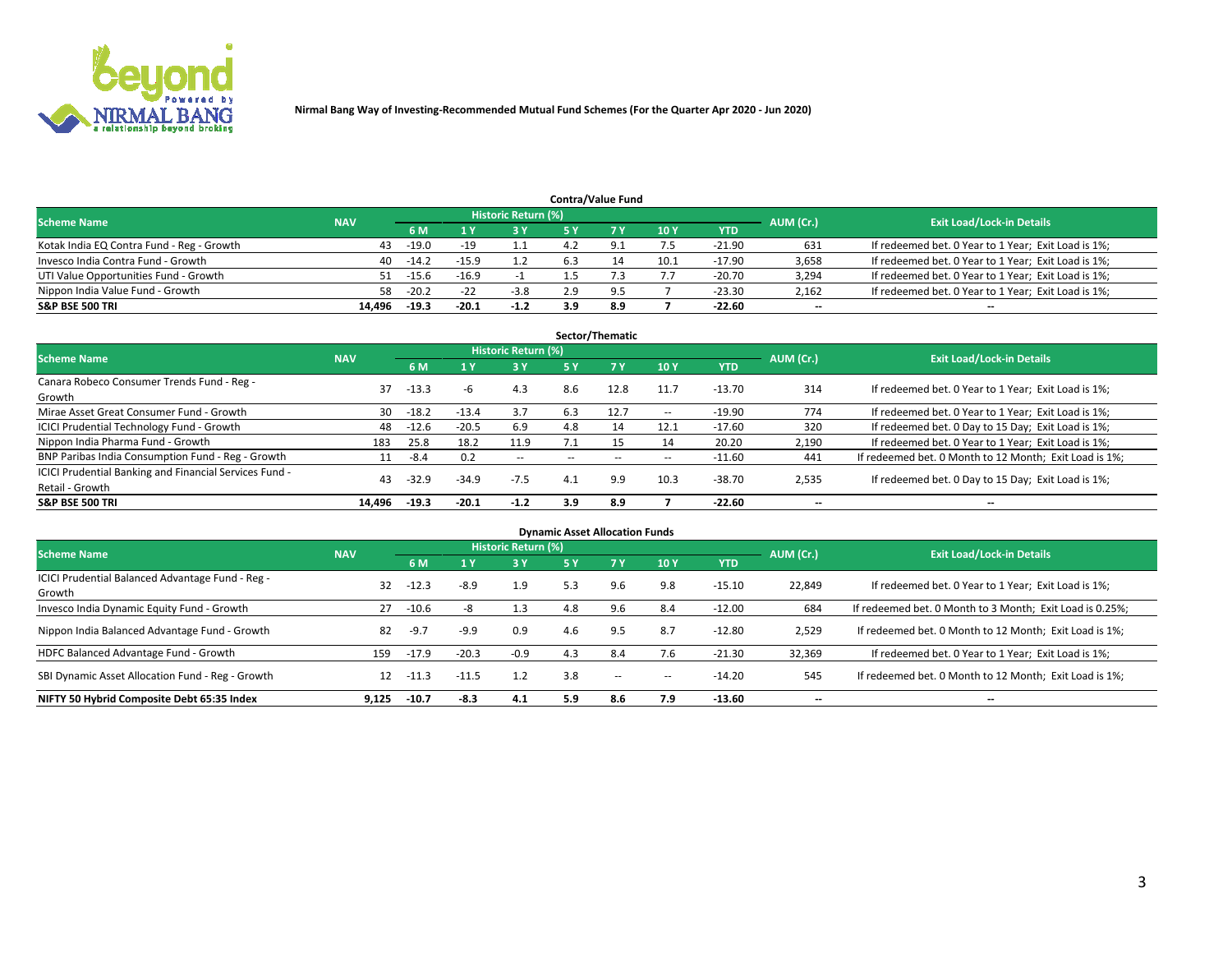

|                                                 |            |         |         |                            |           | <b>Hybrid Aggressive</b> |                          |            |                          |                                                        |
|-------------------------------------------------|------------|---------|---------|----------------------------|-----------|--------------------------|--------------------------|------------|--------------------------|--------------------------------------------------------|
| <b>Scheme Name</b>                              | <b>NAV</b> |         |         | <b>Historic Return (%)</b> |           |                          |                          |            | AUM (Cr.)                | <b>Exit Load/Lock-in Details</b>                       |
|                                                 |            | 6 M     |         | 73 Y                       |           |                          | 10Y                      | <b>YTD</b> |                          |                                                        |
| ICICI Prudential Equity & Debt Fund - Growth    | 113        | $-14.8$ | -16     | $-0.6$                     | 4.9       |                          | 10.5                     | $-19.20$   | 16,219                   | If redeemed bet. 0 Year to 1 Year; Exit Load is 1%;    |
| Mirae Asset Hybrid - Equity Fund - Reg - Growth | 13         | $-10.8$ | $-10.4$ | 2.9                        | $- -$     | $\sim$                   | $\overline{\phantom{a}}$ | $-15.30$   | 2,923                    | If redeemed bet. 0 Year to 1 Year; Exit Load is 1%;    |
| SBI Equity Hybrid Fund - Growth                 | 124        | -11.    |         |                            | 5.9       |                          | 9.6                      | $-14.70$   | 26.925                   | If redeemed bet. 0 Month to 12 Month; Exit Load is 1%; |
| Canara Robeco Equity Hybrid Fund - Growth       | 152        | -7.0    | -4      |                            |           |                          | 10.3                     | $-9.60$    | 2,621                    | If redeemed bet. 0 Year to 1 Year; Exit Load is 1%;    |
| NIFTY 50 Hybrid Composite Debt 65:35 Index      | 9,125      | $-10.7$ | -8.3    | 4.1                        | cα<br>J.J | 8.6                      | 7.9                      | $-13.60$   | $\overline{\phantom{a}}$ | --                                                     |

| <b>Arbitrage Fund</b>                      |            |    |       |  |                     |  |  |     |            |           |                                                          |  |  |
|--------------------------------------------|------------|----|-------|--|---------------------|--|--|-----|------------|-----------|----------------------------------------------------------|--|--|
| <b>Scheme Name</b>                         | <b>NAV</b> |    |       |  | Historic Return (%) |  |  |     |            | AUM (Cr.) | <b>Exit Load/Lock-in Details</b>                         |  |  |
|                                            |            |    | 1 M   |  | 6 M                 |  |  | 3 Y | <b>YTD</b> |           |                                                          |  |  |
| IDFC Arbitrage Fund - Reg - Growth         |            |    |       |  | 4.6                 |  |  |     | 4.90       | 6.491     | If redeemed bet. 0 Month to 1 Month; Exit Load is 0.25%; |  |  |
| Kotak Equity Arbitrage Fund - Reg - Growth |            | 28 | - 5.4 |  | 5.3                 |  |  | 6.1 | 5.80       | 10.580    | If redeemed bet. 0 Day to 30 Day; Exit Load is 0.25%;    |  |  |
| Nippon India Arbitrage Fund - Growth       |            | 20 |       |  |                     |  |  | 6.2 | 5.70       | 6.821     | If redeemed bet. 0 Month to 1 Month; Exit Load is 0.25%; |  |  |

| <b>Equity Saver</b>                      |                          |    |                          |       |                     |     |                          |                          |                          |           |                                                        |  |  |  |
|------------------------------------------|--------------------------|----|--------------------------|-------|---------------------|-----|--------------------------|--------------------------|--------------------------|-----------|--------------------------------------------------------|--|--|--|
| <b>Scheme Name</b>                       | <b>NAV</b>               |    |                          |       | Historic Return (%) |     |                          |                          |                          | AUM (Cr.) | <b>Exit Load/Lock-in Details</b>                       |  |  |  |
|                                          |                          |    | 6 M                      |       |                     |     |                          | 10Y                      | <b>YTD</b>               |           |                                                        |  |  |  |
| Axis Equity Saver Fund - Reg - Growth    |                          |    | $-1$ $-$                 |       |                     | $-$ | $-$                      | $\sim$                   | $-8.20$                  | 680       | If redeemed bet. 0 Month to 12 Month; Exit Load is 1%; |  |  |  |
| Kotak Equity Savings Fund - Reg - Growth |                          | 14 | -49                      | -2.0  |                     |     | $-$                      | $-$                      | $-6.90$                  | .449      | If redeemed bet. 0 Year to 1 Year; Exit Load is 1%;    |  |  |  |
| CRISIL Hybrid 50+50 - Moderate Index*    | $\overline{\phantom{a}}$ |    | $\overline{\phantom{a}}$ | $- -$ | $-$                 | $-$ | $\overline{\phantom{a}}$ | $\overline{\phantom{a}}$ | $\overline{\phantom{a}}$ | $- -$     | $\overline{\phantom{a}}$                               |  |  |  |

| <b>Liquid Funds</b>                 |            |                |                |                            |     |           |            |                 |           |                                  |  |  |  |  |
|-------------------------------------|------------|----------------|----------------|----------------------------|-----|-----------|------------|-----------------|-----------|----------------------------------|--|--|--|--|
| <b>Scheme Name</b>                  | <b>NAV</b> |                |                | <b>Historic Return (%)</b> |     |           | <b>YTM</b> | Avg             | AUM (Cr.) | <b>Exit Load/Lock-in Details</b> |  |  |  |  |
|                                     |            | 1 <sub>W</sub> | $\overline{M}$ | 1 M                        | ះ M | 1 Y       |            | <b>Maturity</b> |           |                                  |  |  |  |  |
| Axis Liquid Fund - Growth           | 2.204      | 5.8            | 6.3            | -6.1                       |     |           | 4.49       | 0.15            | 19,980    | *Ref Footnote                    |  |  |  |  |
| IDFC Cash Fund - Reg - Growth       | 2.400      | 5.2            |                | 5.8                        |     |           | 4.89       | 0.13            | 7,003     | *Ref Footnote                    |  |  |  |  |
| Mahindra Liquid Fund - Reg - Growth | 1,288      | 5.6            | 6.4            |                            |     | <b>b.</b> | 4.85       | 0.13            | 2,098     | *Ref Footnote                    |  |  |  |  |
| Kotak Liquid Fund - Reg - Growth    | 4,016      | 4.8            |                | 5.7                        |     |           | 4.37       | 0.16            | 23,622    | *Ref Footnote                    |  |  |  |  |
| <b>CRISIL Liquid Fund Index</b>     | $- -$      | 4.7            |                | 5.6                        | 5.6 | 6.3       | $-$        | $- -$           | $-$       | $-$                              |  |  |  |  |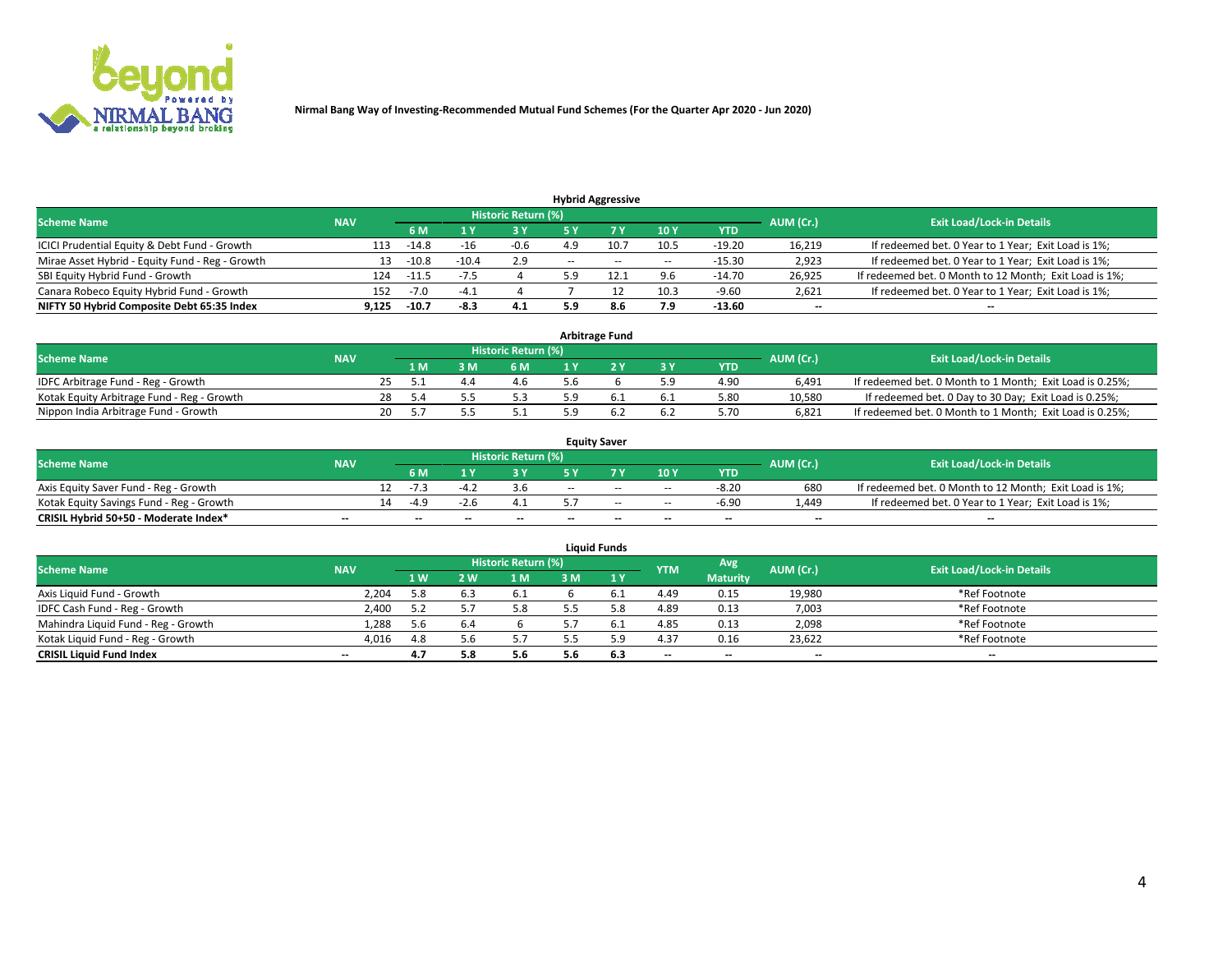

|                                               |            |     |     |                     |     | <b>Ultra Short Fund</b>  |                          |                          |                          |                                  |
|-----------------------------------------------|------------|-----|-----|---------------------|-----|--------------------------|--------------------------|--------------------------|--------------------------|----------------------------------|
| <b>Scheme Name</b>                            | <b>NAV</b> |     |     | Historic Return (%) |     |                          | <b>YTM</b>               | Avg                      | AUM (Cr.)                | <b>Exit Load/Lock-in Details</b> |
|                                               |            | 1 M |     | 6 M                 |     | י כ                      |                          | <b>Maturity</b>          |                          |                                  |
| IDFC Ultra Short Term Fund - Reg - Growth     |            |     |     | 6.5                 |     | $\overline{\phantom{a}}$ | 5.87                     | 0.48                     | 4,182                    | Nil                              |
| Sundaram Ultra Short Term Fund - Reg - Growth |            |     |     |                     | $-$ | $\sim$                   | 5.31                     | 0.51                     | 332                      | Nil                              |
| L&T Ultra Short Term Fund - Growth            | 33         | 8.  |     | 6.2                 |     |                          | 5.9                      | 0.53                     | 1,670                    | Nil                              |
| <b>NIFTY Ultra Short Duration Debt Index</b>  | 4,086      | 9.3 | 6.9 | 6.6                 |     |                          | $\overline{\phantom{a}}$ | $\overline{\phantom{a}}$ | $\overline{\phantom{a}}$ | $- -$                            |

| <b>Money Market Fund</b>                         |            |     |    |                            |     |                          |                          |                 |           |                                  |  |  |  |  |
|--------------------------------------------------|------------|-----|----|----------------------------|-----|--------------------------|--------------------------|-----------------|-----------|----------------------------------|--|--|--|--|
| <b>Scheme Name</b>                               | <b>NAV</b> |     |    | <b>Historic Return (%)</b> |     |                          | <b>YTM</b>               | Avg             | AUM (Cr.) | <b>Exit Load/Lock-in Details</b> |  |  |  |  |
|                                                  |            | 1 M | ١M | 6 M                        |     | <b>3Y</b>                |                          | <b>Maturity</b> |           |                                  |  |  |  |  |
| Aditya Birla Sun Life Money Manager Fund - Reg - | 271        | 9.7 |    | 6.8                        | 7.8 |                          | 6.57                     | 0.80            | 8,318     | Nil                              |  |  |  |  |
| Growth                                           |            |     |    |                            |     |                          |                          |                 |           |                                  |  |  |  |  |
| Franklin India Savings Fund - Growth             |            | 8.8 |    | 6.5                        |     |                          | 6.57                     | 0.71            | 3,357     | Nil                              |  |  |  |  |
| Nippon India Money Market Fund - Growth          | 3,053      | 9.6 |    | 6.5                        |     |                          | 6.22                     | 0.55            | 3,491     | Nil                              |  |  |  |  |
| <b>CRISIL Liquid Fund Index</b>                  | $- -$      | 5.6 |    | 5.6                        | 6.3 | $\overline{\phantom{a}}$ | $\overline{\phantom{a}}$ | $- -$           | $- -$     | $-$                              |  |  |  |  |

| <b>Short Term Fund</b>                          |            |    |      |      |                     |                |             |            |                 |           |                                  |  |  |  |
|-------------------------------------------------|------------|----|------|------|---------------------|----------------|-------------|------------|-----------------|-----------|----------------------------------|--|--|--|
| <b>Scheme Name</b>                              | <b>NAV</b> |    |      |      | Historic Return (%) |                |             | <b>YTM</b> | Avg             | AUM (Cr.) | <b>Exit Load/Lock-in Details</b> |  |  |  |
|                                                 |            |    | 4 M  | 3 M  | 6 M                 | 1 Y            | <b>23 V</b> |            | <b>Maturity</b> |           |                                  |  |  |  |
| Axis Short Term Fund - Growth                   |            | 22 | 6.4  | 7.6  |                     | 9.5            | 7.6         | 6.92       | 2.90            | 4,821     | Nil                              |  |  |  |
| HDFC Short Term Debt Fund - Growth              |            | 23 | 2.8  |      | 7.5                 |                | 7.8         | 7.48       | 3.31            | 11,204    | Nil                              |  |  |  |
| IDFC Bond Fund - Short Term Plan - Reg - Growth |            | 42 | 5.9  | 6.9  | 7.2                 | 9.4            |             | 6.52       | 2.31            | 11,573    | Nil                              |  |  |  |
| Kotak Bond Short Term Fund - Reg - Growth       |            | 38 | 10.0 | 8.2  | 7.9                 | Q <sub>7</sub> | 7.4         | 7.04       | 3.00            | 9,526     | Nil                              |  |  |  |
| L&T Short Term Bond Fund - Reg - Growth         |            | 20 | 11.6 | 10.2 | 8.5                 | a a            |             | 6.29       | 2.49            | 4,778     | Nil                              |  |  |  |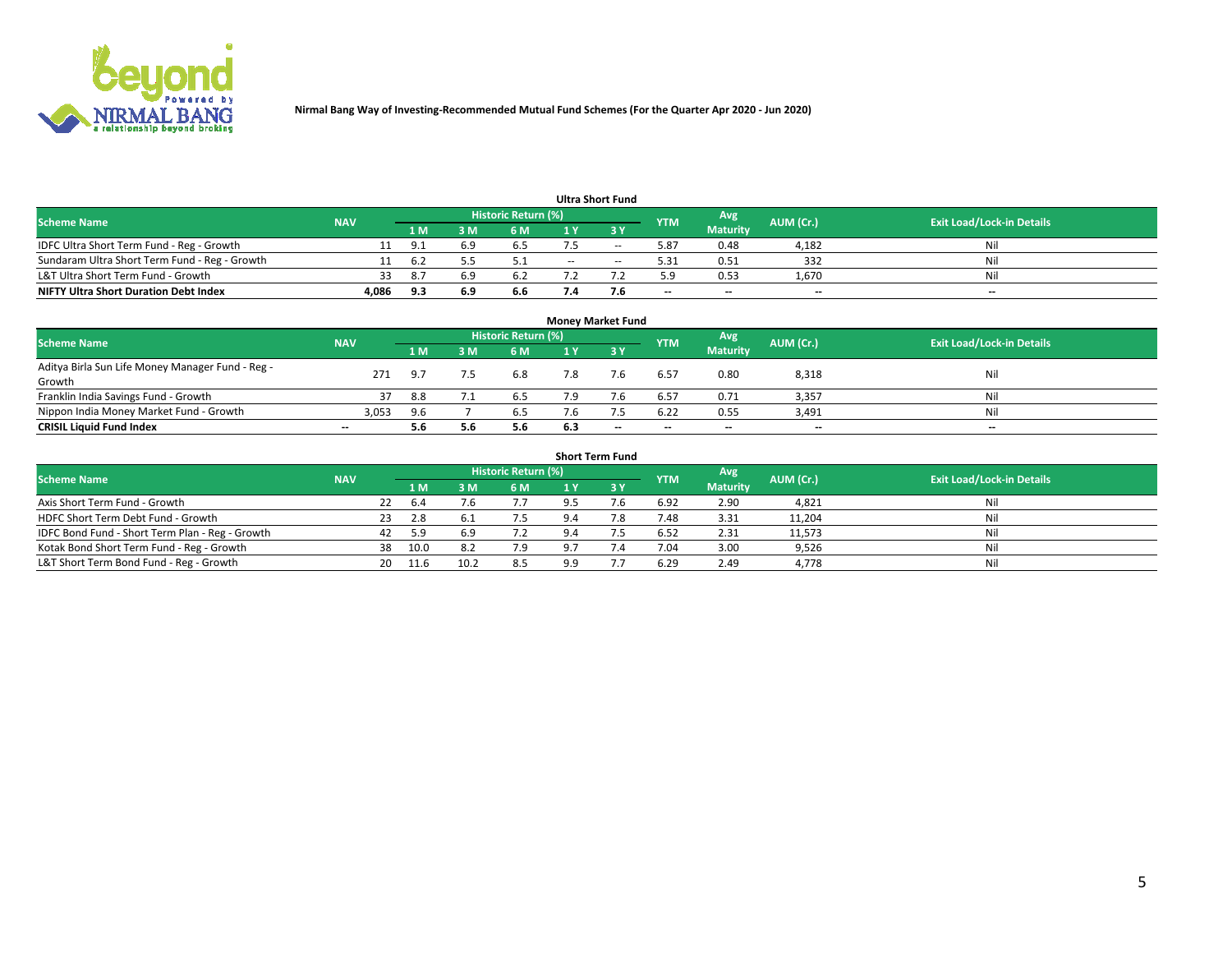

| <b>Low Duration Fund</b>                  |            |     |     |                      |  |  |            |                 |           |                                  |  |  |  |  |
|-------------------------------------------|------------|-----|-----|----------------------|--|--|------------|-----------------|-----------|----------------------------------|--|--|--|--|
| <b>Scheme Name</b>                        | <b>NAV</b> |     |     | Historic Return (%)' |  |  | <b>YTM</b> | Avg             | AUM (Cr.) | <b>Exit Load/Lock-in Details</b> |  |  |  |  |
|                                           |            | 1 M | : M | 6 M                  |  |  |            | <b>Maturity</b> |           |                                  |  |  |  |  |
| Axis Treasury Advantage Fund - Growth     | 2,265      | 6.3 |     |                      |  |  | 6.52       | 1.20            | 4,229     | Nil                              |  |  |  |  |
| Canara Robeco Savings Fund - Reg - Growth |            |     |     | 0.1                  |  |  |            | 0.99            | 936       | Nil                              |  |  |  |  |
| IDFC Low Duration Fund - Reg - Growth     | 29         | 59  | b   | 6.4                  |  |  | 5.93       | 1.31            | 4,391     | Nil                              |  |  |  |  |

| <b>Banking &amp; PSU Bond Funds</b>            |            |     |          |                            |      |     |            |                 |           |                                  |  |  |  |  |
|------------------------------------------------|------------|-----|----------|----------------------------|------|-----|------------|-----------------|-----------|----------------------------------|--|--|--|--|
| <b>Scheme Name</b>                             | <b>NAV</b> |     |          | <b>Historic Return (%)</b> |      |     | <b>YTM</b> | Avg             | AUM (Cr.) | <b>Exit Load/Lock-in Details</b> |  |  |  |  |
|                                                |            | 1 M | <b>M</b> | 6 M                        |      |     |            | <b>Maturity</b> |           |                                  |  |  |  |  |
| Axis Banking & PSU Debt Fund - Growth          | 1.917      |     |          | ٠.                         |      | 8.4 | 6.50       | 2.40            | 13.089    | Nil                              |  |  |  |  |
| Kotak Banking and PSU Debt Fund - Reg - Growth |            | 3.8 | D.4      |                            | 10.6 | 8.1 | 6.79       | 3.62            | 4.759     | Nil                              |  |  |  |  |
| IDFC Banking & PSU Debt Fund - Reg - Growth    | 18         | 6.9 | 8.4      | 8.3                        |      | 8.4 | 6.52       | 2.99            | 13,751    | Nil                              |  |  |  |  |

| <b>Corporate Bond Funds</b>                         |            |      |      |                     |      |     |            |                 |           |                                                         |  |  |  |  |
|-----------------------------------------------------|------------|------|------|---------------------|------|-----|------------|-----------------|-----------|---------------------------------------------------------|--|--|--|--|
| <b>Scheme Name</b>                                  | <b>NAV</b> |      |      | Historic Return (%) |      |     | <b>YTM</b> | Avg             | AUM (Cr.) | <b>Exit Load/Lock-in Details</b>                        |  |  |  |  |
|                                                     |            | 1 M. | 3 M  | 6 M                 |      |     |            | <b>Maturity</b> |           |                                                         |  |  |  |  |
| ICICI Prudential Corporate Bond Fund - Reg - Growth |            | -8.5 |      | 7.9                 | 9.4  |     | 6.98       | 3.18            | 11,736    | Nil                                                     |  |  |  |  |
| L&T Triple Ace Bond Fund - Reg - Growth             |            |      | 11.6 | 10.8                | 14.3 | 8.6 | 7.16       | 8.06            | 3.169     | If redeemed bet. 0 Month to 3 Month; Exit Load is 0.5%; |  |  |  |  |
| Kotak Corporate Bond Fund - Std - Growth            | 2,702      | 6.5  |      | 6.9                 |      |     | 6.49       | 1.60            | 4,306     | Nil                                                     |  |  |  |  |

| <b>Credit Risk Fund</b>                    |            |    |         |  |                     |     |      |            |                 |           |                                                           |  |  |
|--------------------------------------------|------------|----|---------|--|---------------------|-----|------|------------|-----------------|-----------|-----------------------------------------------------------|--|--|
| <b>Scheme Name</b>                         | <b>NAV</b> |    |         |  | Historic Return (%) |     |      | <b>YTM</b> | Avg             | AUM (Cr.) | <b>Exit Load/Lock-in Details</b>                          |  |  |
|                                            |            |    | 1 M     |  | <b>6M</b>           |     | -3 Y |            | <b>Maturity</b> |           |                                                           |  |  |
| ICICI Prudential Credit Risk Fund - Growth |            | 22 | $-6.7$  |  | 7.1                 | 8.5 |      | 9.38       | 2.25            | 11,994    | If redeemed bet. 0 Year to 1 Year; Exit Load is 1%;       |  |  |
| Kotak Credit Risk Fund - Reg - Growth      |            | 22 | $-21.5$ |  | 0.9                 |     |      | 8.76       | 2.65            | 4,798     | If redeemed bet. 0 Year to 1 Year; Exit Load is 1%;       |  |  |
|                                            |            |    |         |  |                     |     |      |            |                 |           | If redeemed bet. 0 Month to 12 Month; Exit Load is 3%; If |  |  |
| SBI Credit Risk Fund - Growth              |            | 32 | -6.5    |  | 4.5                 |     | 6.1  | 8.77       | 2.78            | 4,929     | redeemed bet. 12 Month to 24 Month; Exit Load is 1.5%; If |  |  |
|                                            |            |    |         |  |                     |     |      |            |                 |           | redeemed bet. 24 Month to 36 Month; Exit Load is 0.75%;   |  |  |